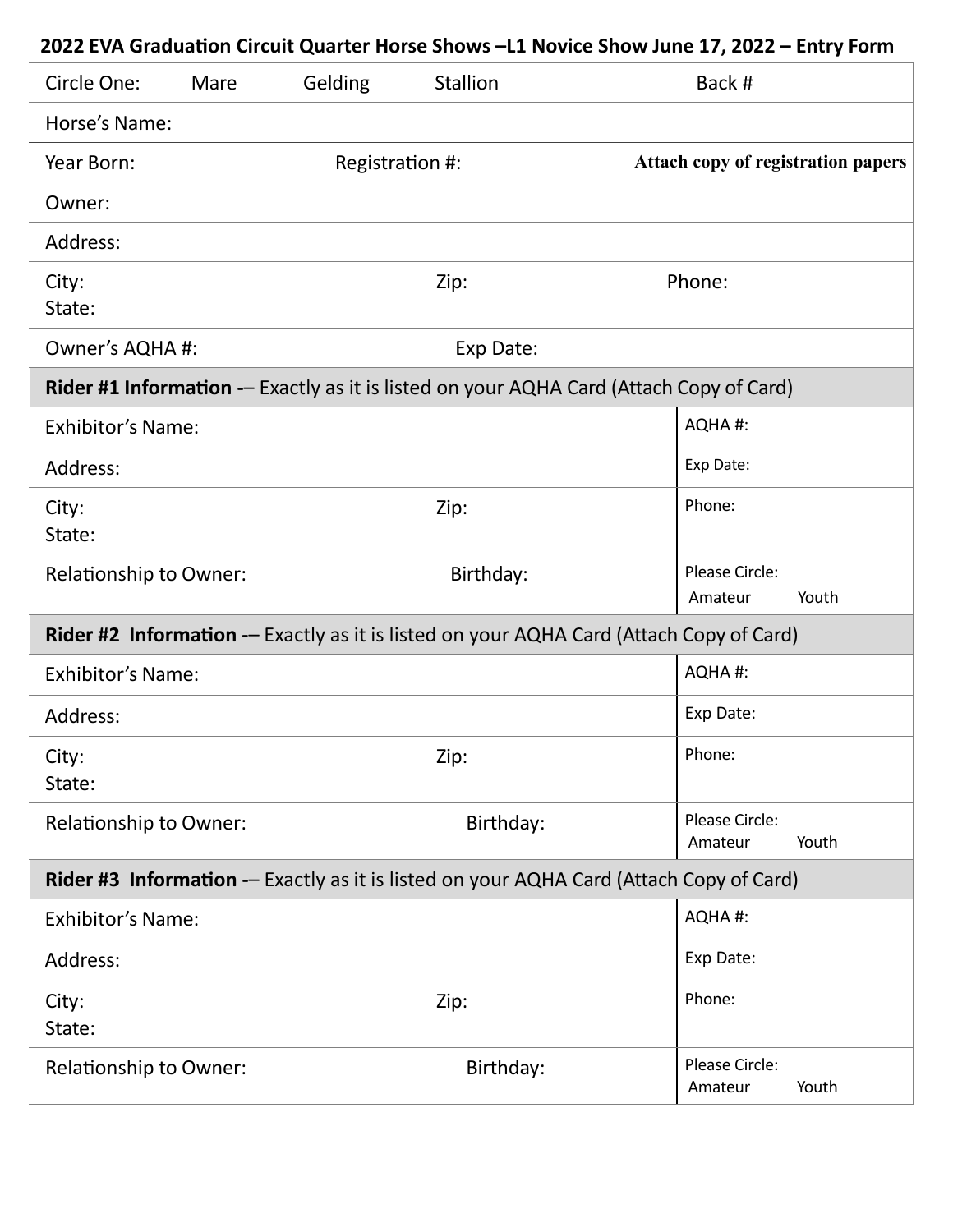| <b>Rider</b><br># | <b>Class</b>                           |  | <b>Class</b>                            |  |
|-------------------|----------------------------------------|--|-----------------------------------------|--|
|                   | 1. Open Adult Showmanship              |  | 2. Open Youth Showmanship               |  |
|                   | 3. Small Fry Showmanship               |  | 4. AQHA L1 Novice Youth Showmanship     |  |
|                   | 5. AQHA Youth Rookie Showmanship       |  | 6. AQHA L1 Novice Amateur Showmanship   |  |
|                   | 7. AQHA Amateur Rookie Showmanship     |  | 8. AQHA All Age Amateur Rookie Geldings |  |
|                   | 9. AQHA L1 Amt 2 YO & Under Geldings   |  | 10. AQHA L1 Amat. 3 YO & Over Geldings  |  |
|                   | 11. AQHA L1 Amateur Performance Geld   |  | 12. AQHA All Age Youth Rookie Geldings  |  |
|                   | 13. AQHA L1 Youth Geldings 2 & Under   |  | 14. AQHA L1 Youth Geldings 3 & Over     |  |
|                   | 15. AQHA L1 Youth Performance Geldings |  | 16. AQHA All Age Amateur Rookie Mares   |  |
|                   | 17. AQHA L1 Amateur Mares 2 & Under    |  | 18. AQHA L1 Amateur Mares 3 & Over      |  |
|                   | 19. AQHA L1 Amateur Performance Mare   |  | 20. AQHA All Age Youth Rookie Mares     |  |
|                   | 21. AQHA L1 Youth Mares 2 & Under      |  | 22. AQHA L1 Youth Mares 3 & Over        |  |
|                   | 23. AQHA L1 Youth Performance Mares    |  | 24. Open Hunter Under Saddle W/T        |  |
|                   | 25. Open Amt & Yth Hunter Under Saddle |  | 26. AQHA L1 Amt Hunter Under Saddle W/T |  |
|                   | 27. AQHA L1 Youth HUS W/T              |  | 28. AQHA Rookie Amt Hunter Under Saddle |  |
|                   | 29. AQHA L1 Amt Hunter Under Saddle    |  | 30. AQHA Rookie Yth Hunter Under Saddle |  |
|                   | 31. AQHA L1 Youth Hunter Under Saddle  |  | 32. Small Fry Hunter Under Saddle       |  |
|                   | 33. EWD Hunter Under Saddle            |  | 34. AQHA L1 Amt HS Equitation W/T       |  |
|                   | 35. AQHA L1 Amt HS Equitation W/T      |  | 36. AQHA Rookie Amt HS Equitation       |  |
|                   | 37. AQHA L1 Amt HS Equitation          |  | 38. AQHA Rookie Youth HS Equitation     |  |
|                   | 39. AQHA L1 Youth HS Equitation        |  | 40. Open W/T Western Pleasure           |  |
|                   | 41. Open Adult Western Pleasure        |  | 42. Open Youth Western Pleasure         |  |
|                   | 43. AQHA L1 Amt West. Pleasure W/T     |  | 44. AQHA L1 Youth West. Pleasure W/T    |  |
|                   | 45. AQHA Rookie Amt West. Pleasure     |  | 46. AQHA L1 Amt West. Pleasure          |  |
|                   | 47. AQHA Rookie Youth West. Pleasure   |  | 48. AQHA L1 Youth West. Pleasure        |  |
|                   | 49. Small Fry Western Pleasure         |  | 50. EWD Western Pleasure                |  |
|                   | 51. Open Horsemanship                  |  | 52. AQHA L1 Amt Horsemanship W/T        |  |
|                   | 53. AQHA L1 Youth Horsemanship W/T     |  | 54. AQHA Rookie Amt Horsemanship        |  |
|                   | 55. AQHA L1 Amt Horsemanship           |  | 56. AQHA Rookie Youth Horsemanship      |  |
|                   | 57. AQHA L1 Youth Horsemanship         |  | 58. Small Fry Horsemanship              |  |
|                   | 59. Open Adult Trail                   |  | 60. Open Youth Trail                    |  |
|                   | 61. AQHA L1 Amateur Trail W/T          |  | 62. AQHA L1 Youth Trail W/T             |  |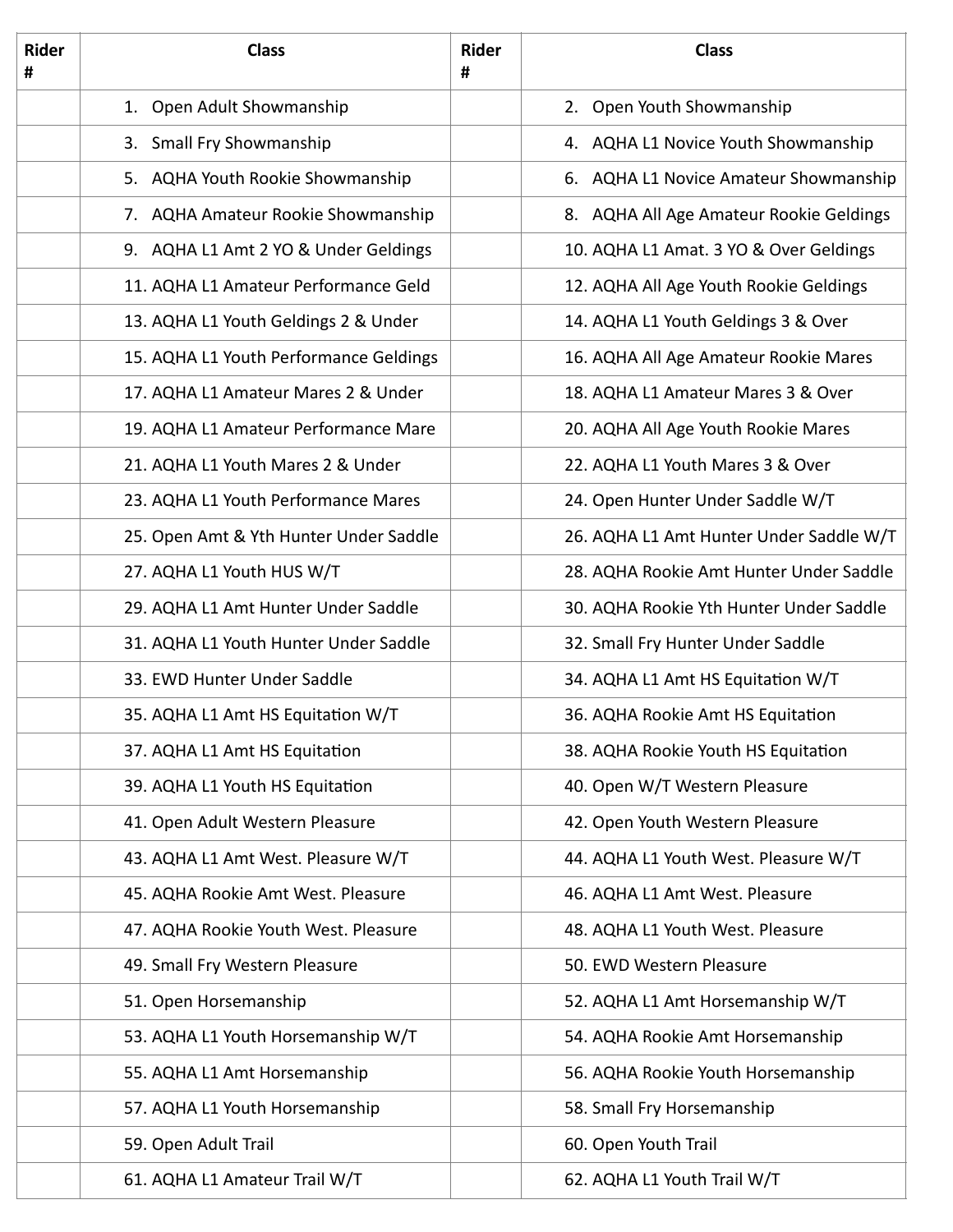| <b>Rider</b><br># | <b>Class</b>                   | <b>Rider</b><br># | <b>Class</b>                     |
|-------------------|--------------------------------|-------------------|----------------------------------|
|                   | 63. AQHA Rookie Amateur Trail  |                   | 64. AQHA L1 Amateur Trail        |
|                   | 65. AQHA Rookie Youth Trail    |                   | 66. AQHA L1 Youth Trail          |
|                   | 67. Small Fry Trail            |                   | 68. Open Adult Ranch Trail       |
|                   | 69. Open Youth Ranch Trail     |                   | 70. L1 Amateur Ranch Trail       |
|                   | 71. L1 Youth Ranch Trail       |                   | 72. Open Adult Ranch Riding      |
|                   | 73. Open Youth Ranch Riding    |                   | 74. AQHA L1 Amateur Ranch Riding |
|                   | 75. AQHA L1 Youth Ranch Riding |                   | 76. Open Ranch Pleasure          |
|                   | 77. L1 Amateur Ranch Pleasure  |                   | 78. L1 Youth Ranch Pleasure      |